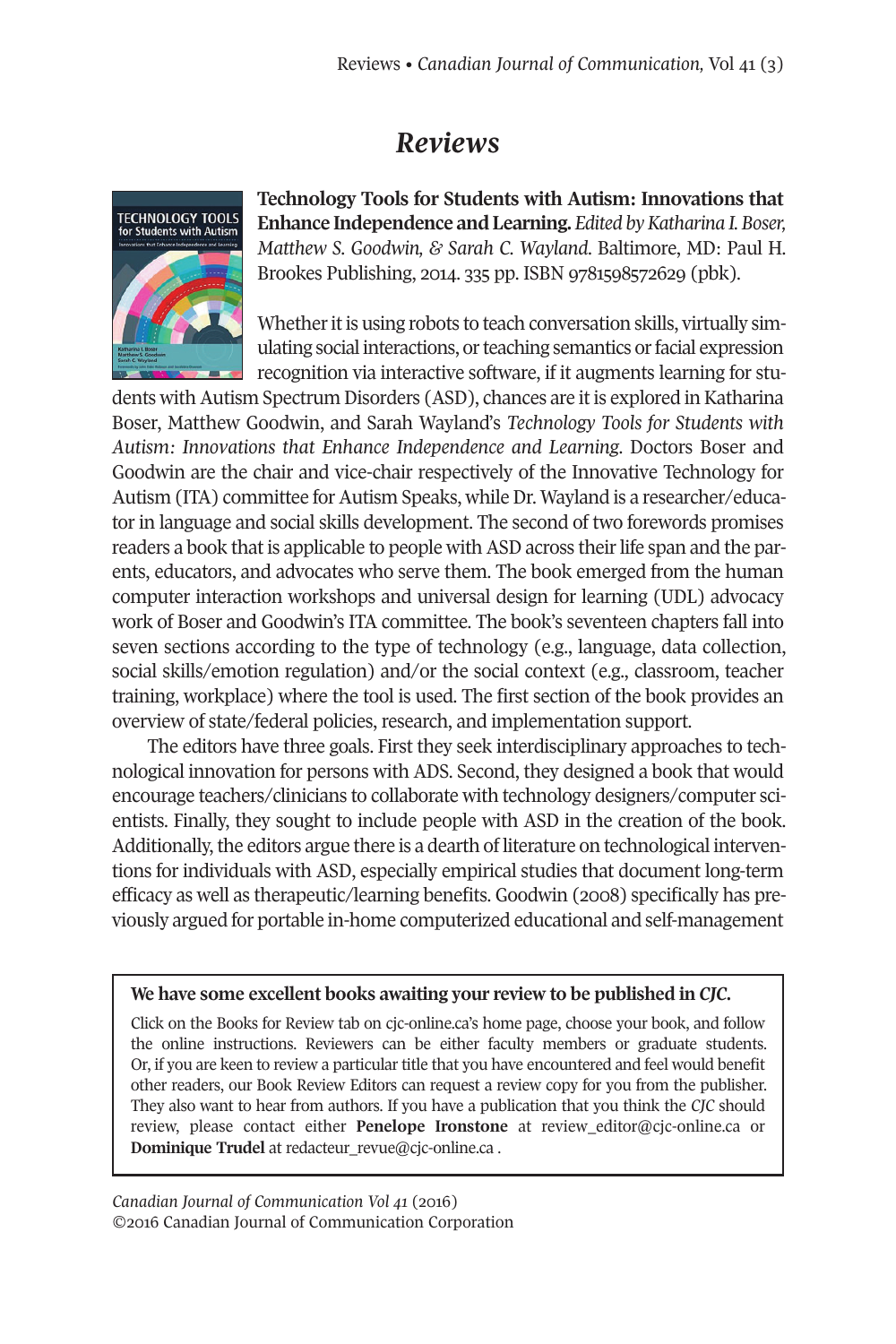tools for review-board screened families of persons with ASD to make more accurate assessments of individuals with ASD who, sometimes disoriented by a visit to a clinician's office, may not exhibit prototypical ASD behaviour. Assessing prototypical behaviours in home and school environments via mobile tools will, Goodwin (2008) argues, manifest in better treatments and supports. Such tools are featured in Chapter 13, "Tools to Support Simplified Capture of Activities in Natural Environments," in Section V, "Data-Collection Tools," a section that Goodwin writes the introduction for.

The editors succeed in their goal of featuring interdisciplinary perspectives. For instance, the research of a team led by internationally (and BAFTA) awarded clinical ASD researcher Dr. Simon Baron-Cohen (see Chapter 9, "Using New Technology to Teach Emotion Recognition to Children with Autism Spectrum Disorders") appears along with the research of a team including technology industry leader Charlotte Safos. Safos is the vice president and COO of AnthroTronix, an advanced interface technology specializing in robotics control systems, wearable computing, and simulation control systems (see Chapter 5, "Using Therapeutic Robots to Teach Students with Autism in the Classroom").

The editors' second goal of spurring increased collaborations across the teacher/clinician and designer/computer scientist divide with this work is commendable. The above-referenced Chapter Five is also an excellent example of this type of research with a team featuring four robotics/technology experts (including a neuroscientist and a design engineer), a developmental psychologist, and a clinical professor of pediatrics. Similar to Chapter Five is Chapter Seventeen, "Using Mobile Technologies to Support Students in Work-Transition Programs," presented by a research team including two professors, a graduate student, a mobile applications developer, and a technology company CEO. However, private and public sector partnerships such as these can face significant challenges, such as competing intellectual property interests, market demand competing with personal research interest, and an incongruence of resources (Fiaz & Naiding, 2012). This book could further advance the editors' stated goal of fostering such collaborations by presenting a case study of a successful public-private sector team collaboration that is analyzed for how the team overcame the above-stated, as well as other, challenges.

The editorial team's final goal to include persons with ASD in the book could be strengthened. The introductory material before the books' seventeen chapters include a foreword by John Elder Robinson (2007), an engineer and author of the *New York Times* bestsellingASD memoir *Look Me in the Eye*, about how technology enriched his learning process as an engineer. There is also a perspective piece by special education professor Dr. Stephen Shore, who himself is on the spectrum, on how computers and technology allowed him to learn while easing his social isolation and anxiety. These pieces underscore how technology, in addition to being about education and development, can be a lifeline for the many individuals with ASD who feel stranded in a bewildering social morass. Beyond these two pieces, the voices of ASD are more often represented in the chapters by parents/teachers (e.g., representing their children's/students' feedback) and researchers (e.g., selecting from the comments made by study participants). One way to increase the direct expression by ASD individuals in the